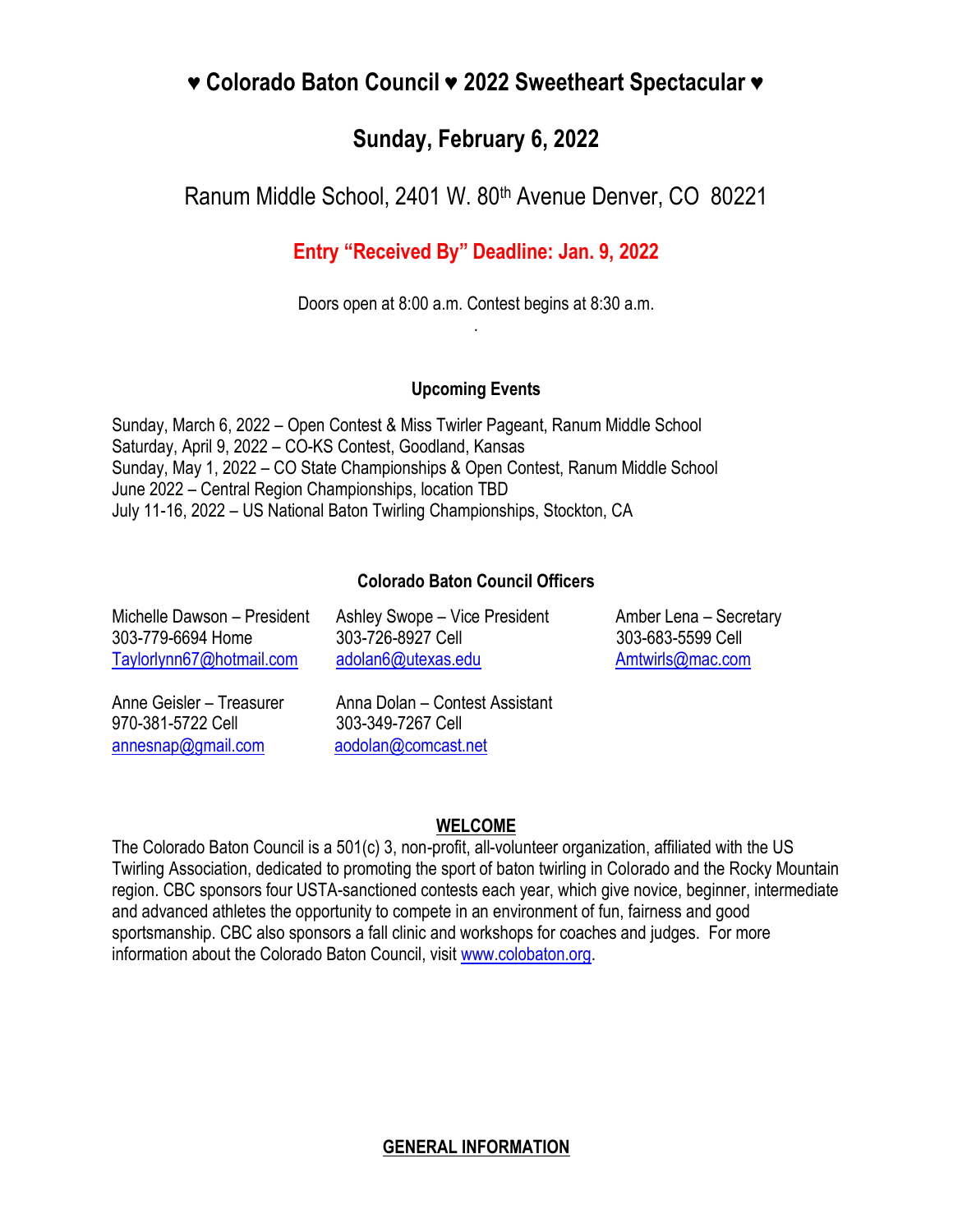- Modeling, Presolo, Hoop, Ribbon, Flag, Showtwirl, X Strut and Sweetheart Pairs are not sanctioned by USTA.
- **SWEETHEART PAIRS - Open to any twirler and a "special someone" in his/her life – parent, sibling, relative, sweetheart, etc. Done to own music. 1:30 maximum. Music will be turned off at 1:30 so plan accordingly.**
- **All entries must be RECEIVED by Jan. 9, 2022.** NO ENTRIES WILL BE ACCEPTED AFTER JAN. 9, 2022. Returned check fee is \$25. All entry fees must be paid prior to contest.
- Athletes compete at the age they will be on **8/31/2022.** Please double check entry for correct age, events entered and amount paid.
- **Every athlete must be a current member of USTA.** All memberships except 'Non-Member Fee' must be paid in advance directly to USTA. Please visit www.ustwirling.com to download membership form or apply for membership online. Pay 'Non-Member Fee' with entry fees.
- **No flash photography allowed in the gym.**
- USTA, CBC, and Ranum Middle School are not responsible for injuries, or lost or stolen articles.

### IT IS THE RESPONSIBILITY OF PARENTS AND LEGAL GUARDIANS TO:

- 1. Inform themselves of potentially hazardous moves; try to prevent injuries; be aware of supervision responsibilities; inspect conditions in which an athlete can safely practice, train, perform and compete.
- 2. Inform themselves of equal development of athlete(s) in strength and flexibility, training, physical and mental stamina, proper technique for each move, appropriate moves for age and ability of athlete.
- 3. Inform themselves of proper duration and frequency of practice on potentially hazardous moves.
- Recognize that if the athlete is in pain, the guardian must inform the coach, seek medical attention when necessary and if necessary, decrease any and all activity associated directly or indirectly with the pain.
- 5. Ultimately make the final decision regarding the mental/physical condition of the athlete to participate/compete.
- 6. Inspect the conditions of the competition, practice and adjacent areas prior to permitting the child/athlete to enter such areas. If not satisfied with the safety of the conditions presented, to 1) suggest that the coach alter the program of the child/athlete if the conditions dictate; 2) insure that the footwear of the child/athlete is suitable for the conditions; 3) prevent the child/athlete from being present where such objectionable conditions exits, when there is no alternative.
- 7. Supervise the activities of the child/athlete in order to protect the safety of the child/athlete and the safety of others.
- 8. In the event of injury to the child/athlete, assume all risk and liability for such injury. If the athlete is over 18 years of age, is the duty of the athlete to assume all risk and liability for such injury.
- 9. If the parent is unwilling to accept these duties, the parent shall not permit the child to be entered into competition.

NOVICE – A contestant who has won less than three (3) competitive first place awards in that event. When the third first place award is won, the contestant may no longer enter Novice in that event. BEGINNER – A contestant who has won less than five (5) competitive first place awards in that event. When the fifth first place award is won, the contestant may no longer enter Beginner in that event. INTERMEDIATE – A contestant who has won less than ten (10) competitive first place awards in that event. When the tenth first place award is won, the contestant may no longer enter Intermediate in that event.

ADVANCED – A contestant who has won ten (10) or more competitive first place awards in a particular event.